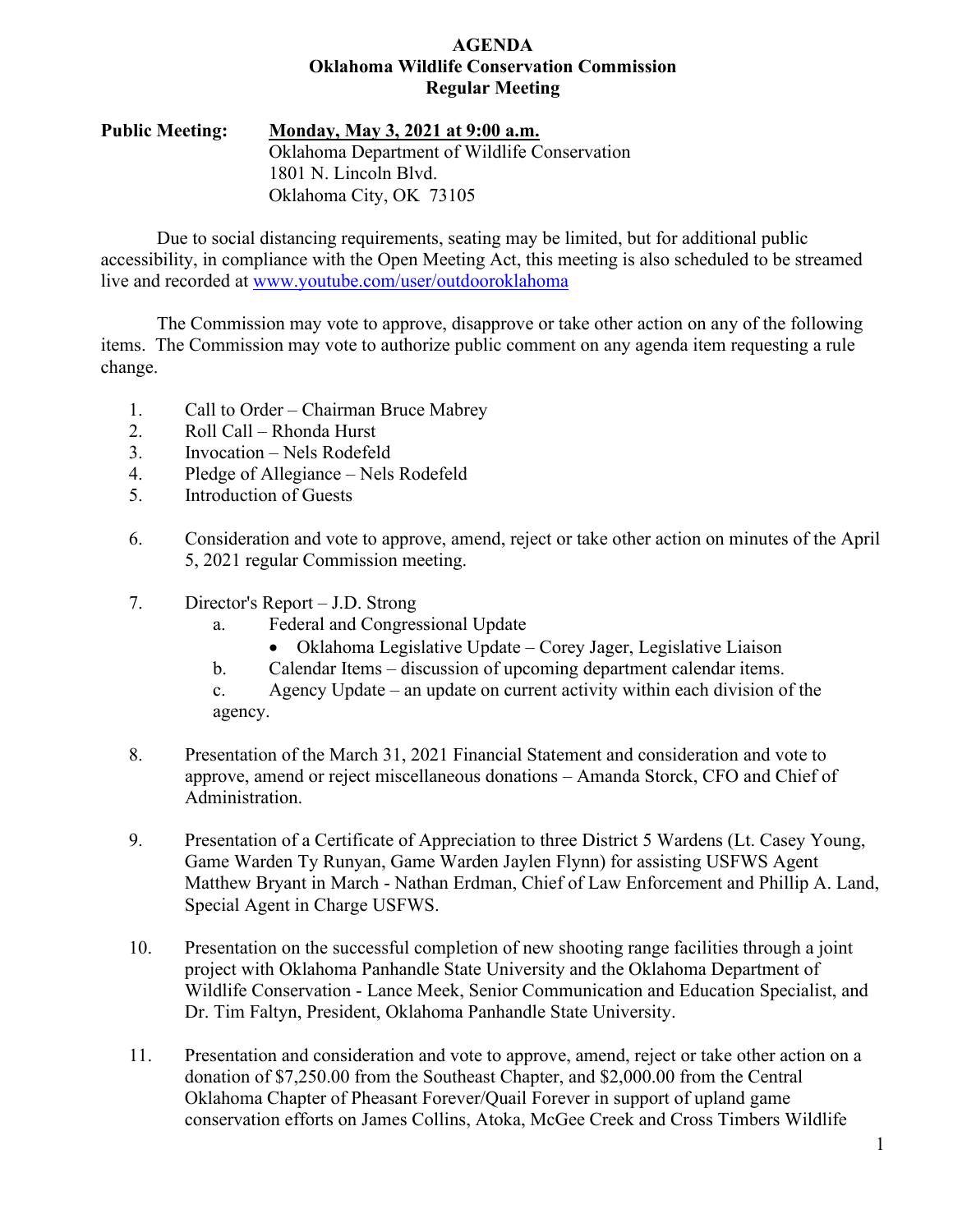Management Areas – Bill Dinkines, Chief of Wildlife Division, Laura McIver, Oklahoma Regional Representative of Pheasants Forever/Quail Forever.

- 12. Update on 2020 Deer Season, and Antlerless Days and Bag Limits Resolution. Continuing resolution passed by the Commission in May 2020 remains in place with no changes in antlerless season, days, and bag limits and only changes for the 2021 season will be date adjustments for the calendar – Bill Dinkines.
- 13. Update on the Oklahoma Land Access Program. Bill Dinkines and Jeff Tibbits, Wildlife Biologist/OLAP Coordinator.
- 14. Appointment of a nominating committee for the FY22 Commission officers Chairman Bruce Mabrey.
- 15. New Business Discussion of any matter not known about or which could not have been reasonably foreseen 24 hours prior to the scheduled meeting.
- 16. Announce the date for the next regular Commission Meeting on Monday, June 7, 2021 at 9:00 a.m. in Oklahoma City, Oklahoma.
- 17. Adjourn

**People with disabilities may request accommodations by calling 405-522-6279 at least three days before the meeting.**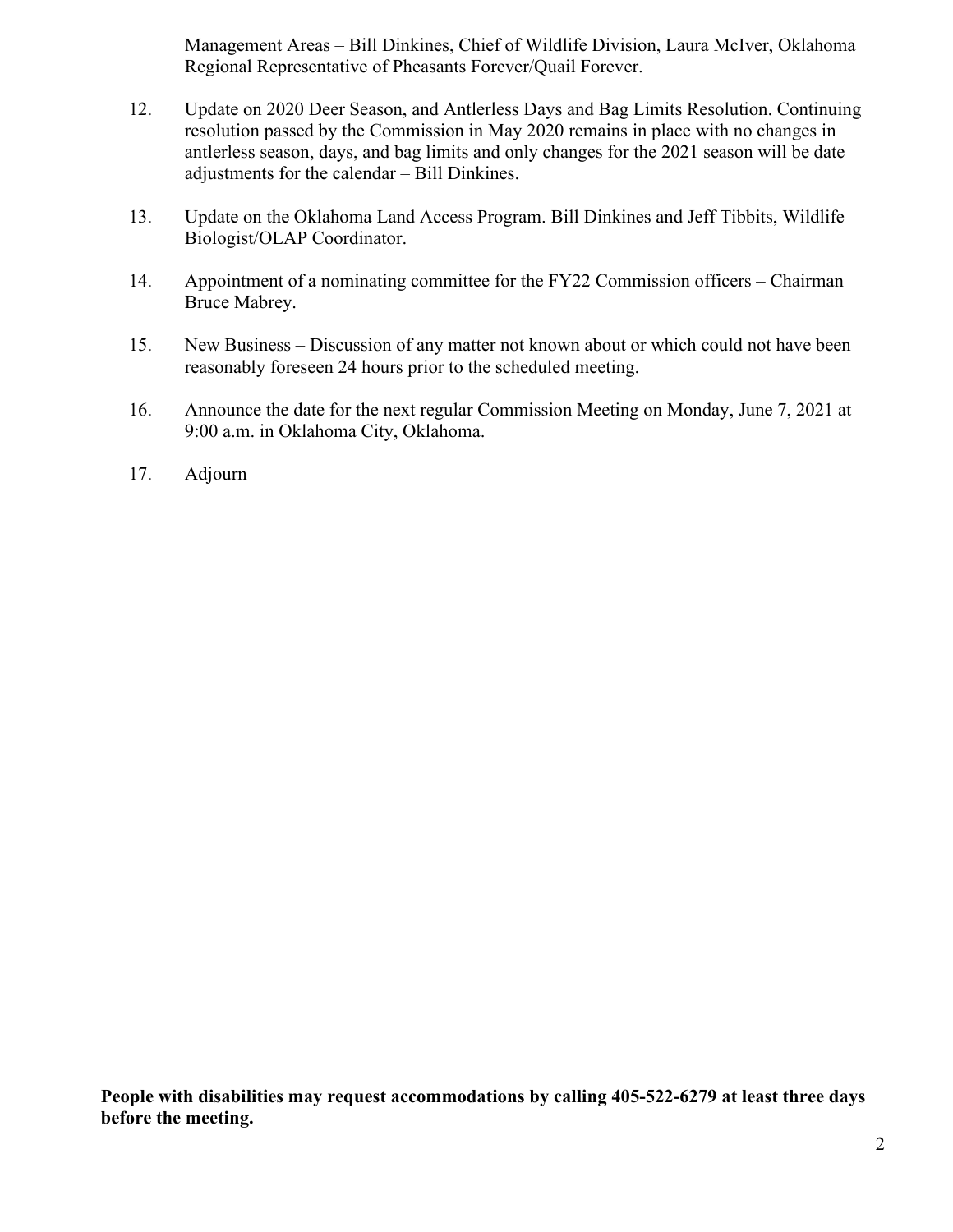#### **MINUTES**

### Of the Regular Meeting on April 5, 2021 of the

### OKLAHOMA WILDLIFE CONSERVATION COMMISSION

Held at the Oklahoma Department of Wildlife Conservation Building, Oklahoma City, Oklahoma, April 5, 2021. Commission meeting dates are filed with the Secretary of State, Office of Administrative Rules before December 15, annually. The Agenda is listed on the Department's website and was posted at the entrance of the Wildlife Department Building on March 29, 2021 at 9:14 a.m.

Due to social distancing requirements, seating may be limited, but for additional public accessibility, in compliance with the Open Meeting Act, this meeting is also scheduled to be streamed live and recorded at [www.youtube.com/user/outdooroklahoma](http://www.youtube.com/user/outdooroklahoma)

Chairman Bruce Mabrey called the Commission in session at 9:05 a.m.

Rhonda Hurst, Executive Assistant, called the roll.

| <b>MEMBERS PRESENT:</b> | BRUCE R. MABREY, Chairman          |
|-------------------------|------------------------------------|
|                         | ROBERT S. HUGHES II, Vice-Chairman |
|                         | LEIGH A. GADDIS, Secretary         |
|                         | <b>BILL K. BREWSTER, Member</b>    |
|                         | JAMES V. BARWICK, Member           |
|                         | D. CHAD DILLINGHAM, Member         |
|                         | JOHN P. ZELBST, Member             |
|                         | C. RICK HOLDER, Member             |
|                         |                                    |

J.D. Strong, Director, introduced the following guests: Lieutenant Governor Matt Pinnell and Rick Grundman, Executive Director of OWCF.

Director Strong introduced Lieutenant Governor Matt Pinnell who addressed the Commission as the new Cabinet Secretary for the Tourism, Wildlife and Heritage Cabinet. Mr. Pinnell said that this reorganization offers a huge opportunity to work with the Department of Wildlife to enhance Oklahoma tourism and the great outdoors. The Lieutenant Governor's office has already partnered with the Wildlife Department on a number of projects. The Oklahoma Fishing Trail is one of the most popular tourism initiatives in the United States and gained success during a pandemic. Mr. Pinnell also mentioned the Lieutenant Governor's Turkey Hunt that has been an annual event for over 30 years. This event brings economic development to Oklahoma. He said the great outdoors is the front door for economic opportunities. He also offered to be an advocate to the Department regarding legislation, whether it be for concerns or exciting actions to benefit the Department. Lieutenant Governor Matt Pinnell said he is excited and looking forward to this partnership with the Department of Wildlife Conservation.

Motion was made by Mr. Barwick, seconded by Mr. Dillingham to approve the minutes from the March 1, 2021 regular Commission meeting with a revision that not only did the Legislative/Rules/Litigation Committee meet and review all rules, but add that they also recommended approval of proposed rules. Motion carried with Commissioners Brewster, Barwick, Hughes, Gaddis, Zelbst, Dillingham, Holder and Mabrey voting "Yes".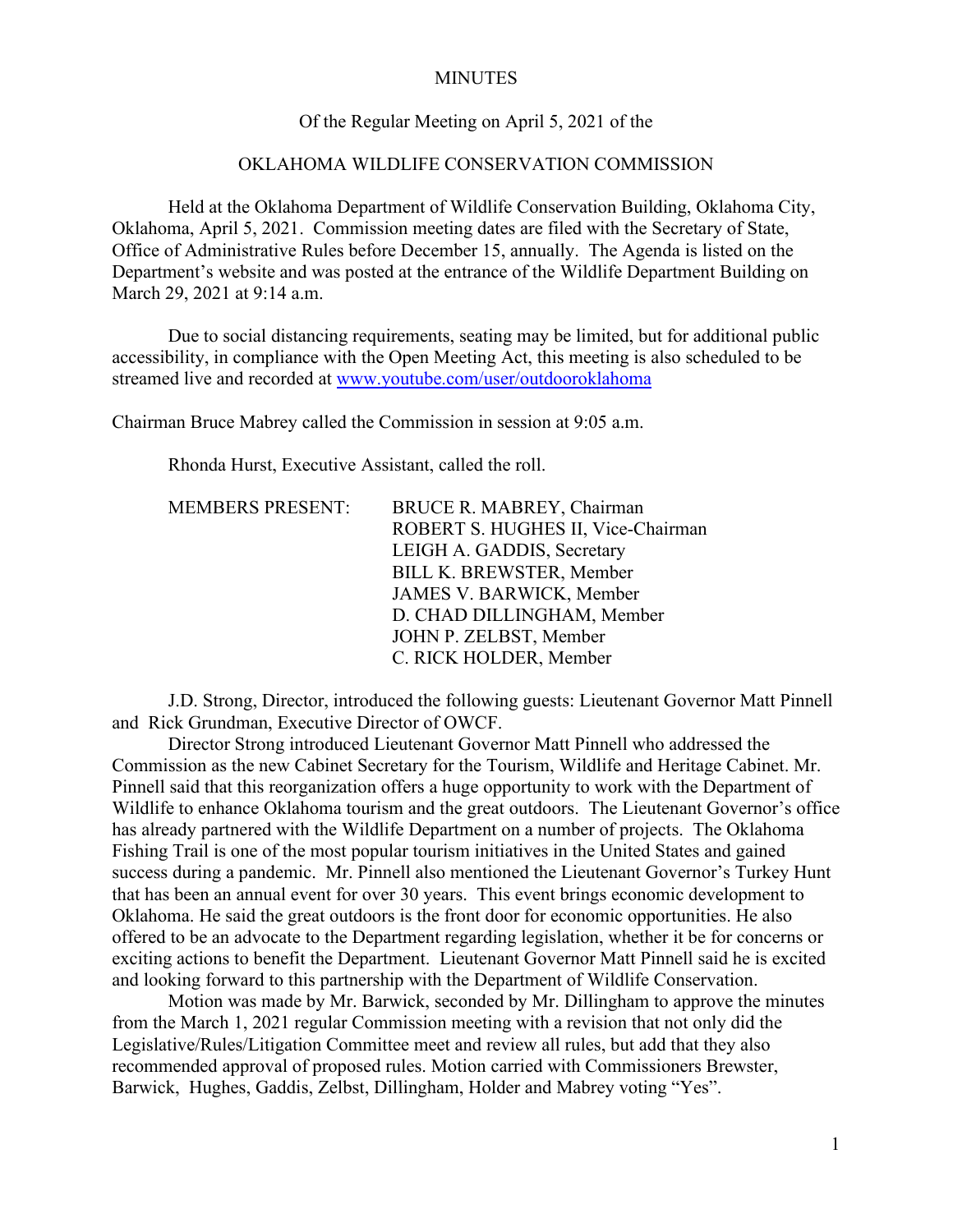Director Strong gave a brief update and highlighted the Congressional report submitted by Brittnee Preston, the Department's part-time Federal and Congressional Liaison. This report was sent to all Commissioners and will be kept with the minutes of this meeting. Director Strong went through the list of current wildlife bills still active in the 2021 Legislative Session. The bills are available to view and are kept updated on the ODWC website under Legislative Tracker. He gave a Director's Report on calendar items and agency updates. This report was given to the Commission and will be kept with the minutes of this meeting. Director Strong announced that the Outdoor Oklahoma Adventures raffle program has exceeded \$68,000 of sales to date. We expect that amount to go up with the Controlled Hunt applications and advertisement. He also reminded the Commission of the Legislative Fish Fry at the Capitol on May 12, 2021. Director Strong said that polling across the state indicates widespread support for a potential ODWC effort to restore wild elk in western areas of the Arbuckle Mountains. He said that conversations with local landowners is next on the list of priorities.

Commissioner Dillingham asked about the latest Federal stimulus package and if we have a list of projects shovel-ready if the funding becomes available to us. Director Strong stated that the Association of Fish & Wildlife Agencies has requested that states provide a priority list to be ready, but it is still unclear if wildlife agencies will qualify for consideration. Chairman Mabrey asked if staff would prepare a presentation for May on the OLAP program regarding acres enrolled and customer participation. This presentation will be added to the May agenda.

Rick Grundman, Executive Director of the Oklahoma Wildlife Conservation Foundation, gave an update from the Foundation including plans for the first Oklahoma Wildlife Conservation Hall of Fame induction event, scheduled for October 29, 2021 and sponsored by the Foundation. Mr. John Groendyke will be the first Hall of Fame recipient.

Amanda Storck, CFO and Chief of Administration, presented the Financial Statement for February 28, 2021. Ms. Storck explained that the almost 60 million dollar increase over last year was from an increase in the investment funds, increased license sales, federal funds and NRDA money. Motion was made by Mr. Zelbst, seconded by Ms. Gaddis to accept the statement as presented and approve miscellaneous contributions. Motion carried with Commissioners Brewster, Barwick, Hughes, Gaddis, Zelbst, Dillingham, Holder and Mabrey voting "Yes."

Nels Rodefeld, Chief of Communication & Education introduced Kelly Adams, Supervisor of Communication & Education division, who gave a presentation on the new initiative to recognize and promote the diversity of hunters, anglers and wildlife enthusiasts through the agency's communication channels and education programs. This effort was first initiated as part of the agency's Strategic Plan to demonstrate that all Oklahomans are welcome in the outdoors. To reach out to diverse populations, ODWC has recently developed partnerships with many local and national groups including OKC Latina, Cherokee Nation, the National Wild Turkey Federation, the National Wildlife Federation and others.

Bill Dinkines, Chief of Wildlife Division, gave a presentation on Wildlife Management Area planning and modernization. He stated that the planning and upgrading for wildlife management areas is outlined in the Department's Strategic Plan. The management plans are near completion for all of the 86 WMA's, almost 1.4 million acres. The plans specify habitat and infrastructure needs at each of these areas. A 2019 survey shows that license holders prefer ODWC spend 65 percent of WMA-targeted funds on improving fish and wildlife habitat, and 35 percent for improving the area's infrastructure. When asked about infrastructure improvements, license holders mentioned roads, signage, camping areas and shooting areas as the most important priorities. Mr. Dinkines presented examples of recent improvements at many WMA's, including new shooting ranges at six areas and shooting range projects underway at 17 more areas. Thanks to recent NRDA funding we were able to upgrade equipment on several WMA's. Director Strong also said the new full-time position for the Shooting Range/Boating Access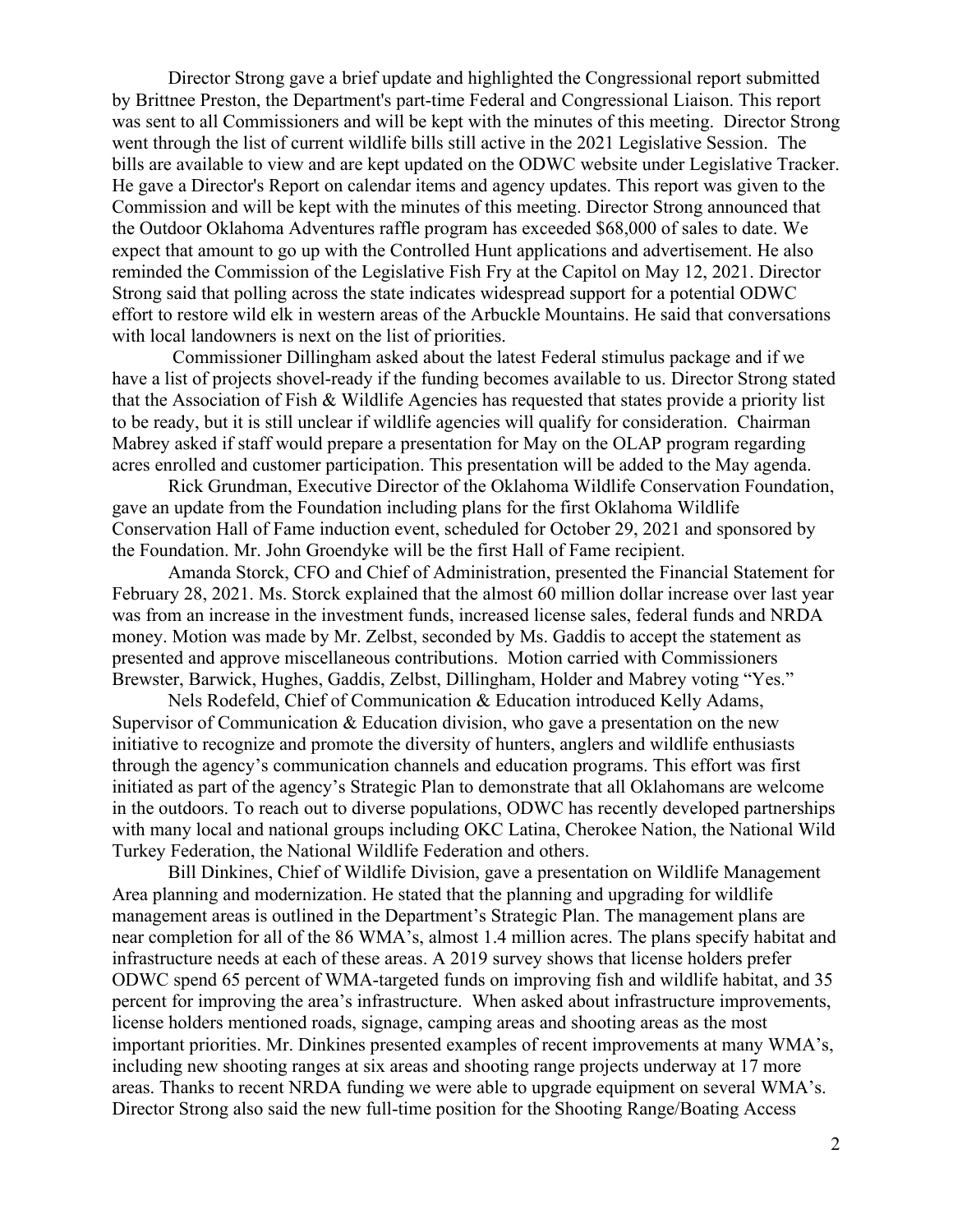Coordinator should be filled soon and will help keep us on track with these projects. Mr. Brewster asked if there was a way to make sturdier signs to prevent vandalism. Mr. Dinkines said they are beginning to shift to pipe frames where it is applicable. Ms. Gaddis suggested surveillance cameras or signs regarding surveillance to deter vandalism. Mr. Zelbst suggested putting a QR code or instructions on how to download the Go Outdoors Oklahoma app on each sign to help WMA constituents utilize the area better with regulations and maps on their phone. Mr. Dillingham asked if there was a prioritized list of items to be completed in the next 36 months. Director Strong said with the new zero-based budget process, that there would be a specific list for the coming year for the capitol expenditures. He also suggested that quarterly in the Director's Report, divisions can incorporate high priority projects to be reported back to the Commission. Chairman Mabrey asked that updates be sent to all Commissioners so they can be aware of what is going on in their districts.

Motion was made by Mr. Zelbst, seconded by Mr. Hughes to enter into an Executive Session. Motion carried with Commissioners Brewster, Barwick, Hughes, Gaddis, Zelbst, Dillingham, Holder and Mabrey voting "Yes."

Motion was made by Ms. Gaddis, seconded by Mr. Holder to return to open session. Motion carried with Commissioners Brewster, Barwick, Hughes, Gaddis, Zelbst, Dillingham, Holder and Mabrey voting "Yes.".

Motion was made by Mr. Hughes, seconded by Ms. Gaddis to authorize the Director to pursue the purchase of 800 acres in Harmon County adjacent to the Sandy Sanders Wildlife Management Area at appraised value. Motion carried with Commissioners Barwick, Hughes, Gaddis, Zelbst, Dillingham and Mabrey voting "Yes." Mr. Brewster voted "No" and Mr. Holder "abstained".

Motion was made by Mr. Barwick, seconded by Mr. Hughes to authorize the Director to pursue the purchase and make the best deal possible for a 60 acre inholding in Haskell County landlocked inside the San Bois Wildlife Management Area. Motion carried with Commissioners Brewster, Barwick, Hughes, Gaddis Zelbst, Dillingham, Holder and Mabrey voting "Yes."

Chairman Mabrey announced the next Commission meeting is scheduled on Monday, May 3, 2021 in Oklahoma City, Oklahoma.

The meeting adjourned at 11:35 a.m.

OKLAHOMA WILDLIFE CONSERVATION COMMISSION

Bruce R. Mabrey, CHAIRMAN

 $\mathcal{L}_\mathcal{L}$ 

ATTEST:

Leigh A. Gaddis, SECRETARY

 $\mathcal{L}_\mathcal{L}$  , where  $\mathcal{L}_\mathcal{L}$  , we are the set of the set of the set of the set of the set of the set of the set of the set of the set of the set of the set of the set of the set of the set of the set of the set o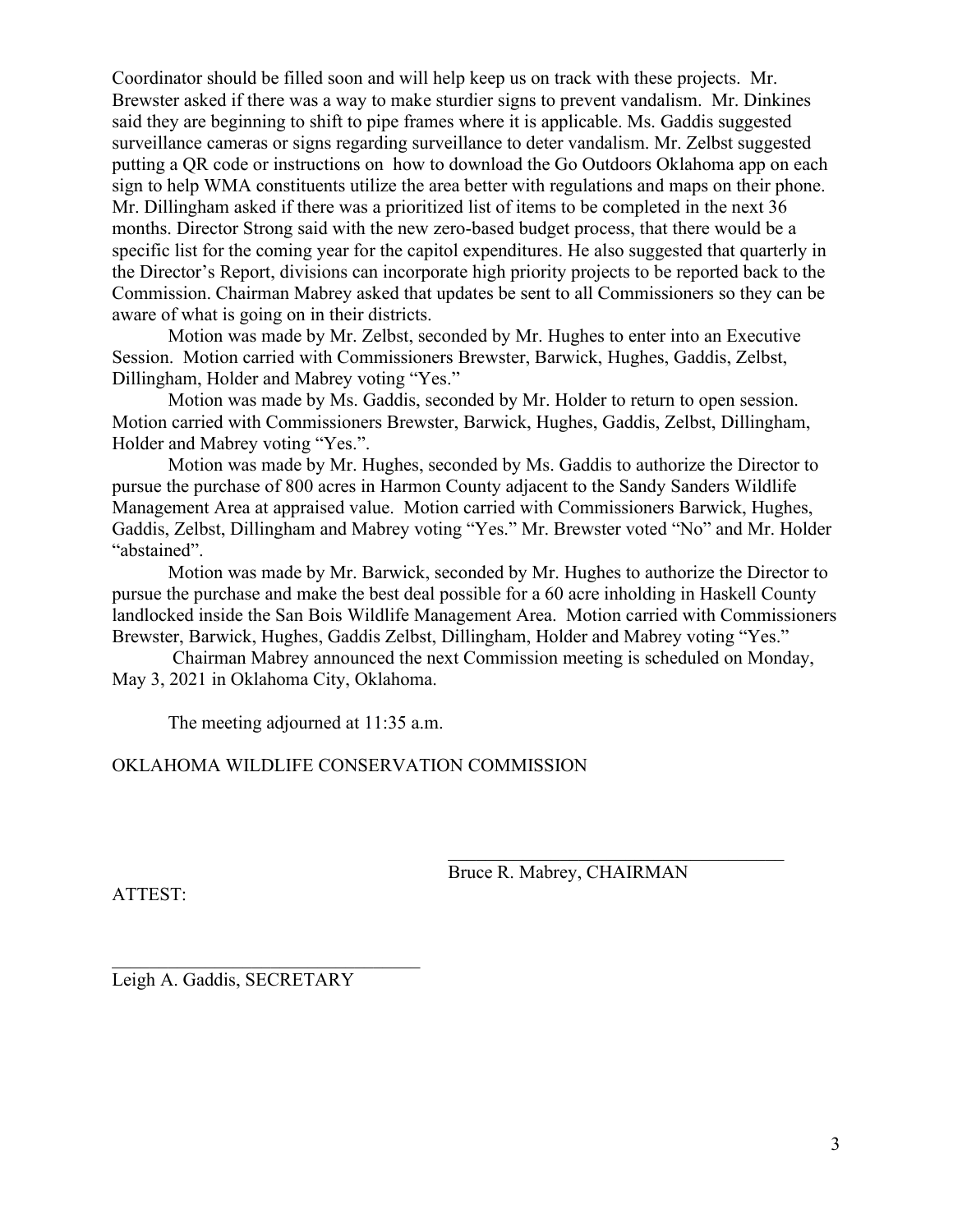# *Oklahoma Department of Wildlife Conservation Financial Statement*

*For the period July 1, 2020 Through March 31, 2021*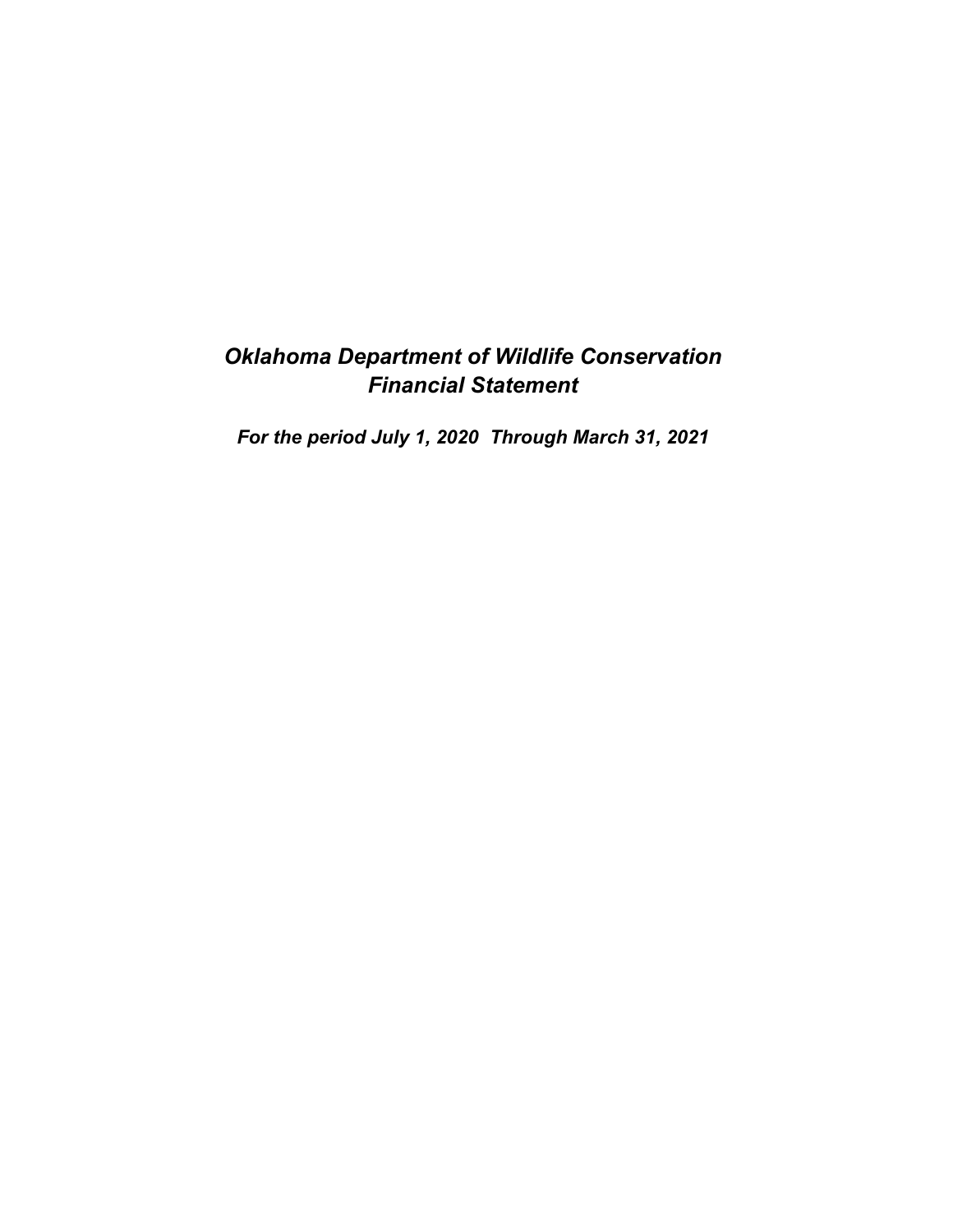### *OKLAHOMA DEPARTMENT OF WILDLIFE CONSERVATION Combined Balance Sheet - All Fund Types and Accounts Groups March 31, 2021*

|                                                                        |                                |                     |                         | <b>Account Groups</b>          |                   |              |              |  |
|------------------------------------------------------------------------|--------------------------------|---------------------|-------------------------|--------------------------------|-------------------|--------------|--------------|--|
|                                                                        | <b>Governmental Fund Types</b> |                     | Fiduciary<br>Fund Types |                                | General           | 03/31/2021   | 03/31/2020   |  |
| Assets and Other Debits:                                               | General                        | Capital<br>Projects | Trust                   | General<br><b>Fixed Assets</b> | Long-Term<br>Debt | Totals       | Totals       |  |
| Cash                                                                   | 15,460,195                     |                     | 3,758,982               |                                |                   | 19,219,177   | 11,381,268   |  |
| Investments                                                            | $\mathbf 0$                    |                     | 268,586,093             |                                |                   | 268,586,093  | 201,982,641  |  |
| <b>Accounts Receivable</b>                                             | 3,447,639                      |                     |                         |                                |                   | 3,447,639    | 6,846,767    |  |
| Monthly Lifetime License                                               |                                |                     | 339,950                 |                                |                   | 339,950      | 181,800      |  |
| Legacy Permit / Operation game Thief                                   | 4,828,967                      |                     | 7,000                   |                                |                   | 4,835,967.00 | 3,680,732.00 |  |
| <b>Fixed Assets</b>                                                    |                                |                     |                         | 69,907,406                     |                   | 69,907,406   | 68,997,853   |  |
| Land                                                                   |                                |                     |                         | 96,610,614                     |                   | 96,610,614   | 96,552,358   |  |
| Other Debits:                                                          |                                |                     |                         |                                |                   |              |              |  |
| Amount To Be Provided<br>For Payment of<br><b>Compensated Absences</b> |                                |                     |                         |                                |                   |              |              |  |
| Amount To Be Provided                                                  |                                |                     |                         |                                | 3,394,103         | 3,394,103    | 3,256,954    |  |
| For Payment of<br>Net Pension Obligation                               |                                |                     |                         |                                |                   |              |              |  |
|                                                                        |                                |                     |                         |                                | 16,555,543        | 16,555,543   | 11,509,243   |  |
| Liabilities and Fund Balance:                                          | 23,736,801                     | $\mathbf 0$         | 272,692,025             | 166,518,020                    | 19,949,646        | 482,896,492  | 400,715,884  |  |
| Liabilities:                                                           |                                |                     |                         |                                |                   |              |              |  |
| Accounts Payable (accrual)                                             | 385,393                        |                     |                         |                                |                   | 385,393      | 300,695      |  |
| Due to Other Funds (current month Lifetimes)                           | 339,950                        |                     |                         |                                |                   | 339,950      | 181,800      |  |
| Compensated Absences Payable (leave accrual)                           |                                |                     |                         |                                | 3,394,103         | 3,394,103    | 3,256,954    |  |
| Net Pension Obligation                                                 |                                |                     |                         |                                | 16,555,543        | 16,555,543   | 11,509,243   |  |
| <b>Total Liabilities</b>                                               | 725,343                        | $\mathbf 0$         | $\mathbf 0$             | $\mathbf 0$                    | 19,949,646        | 20,674,989   | 15,248,692   |  |
| Fund Balance:                                                          |                                |                     |                         |                                |                   |              |              |  |
| Reserved for Employee Pension Benefits                                 |                                |                     | 136,200,688             |                                |                   | 136,200,688  | 106,513,600  |  |
| Reserved for Defined Contribution Benefits (DC)                        |                                |                     | 5,237,652               |                                |                   | 5,237,652    | 2,996,862    |  |
| Investment in General Fixed Assets                                     |                                |                     |                         | 166,518,020                    |                   | 166,518,020  | 165,550,211  |  |
| <b>Fund Balance</b>                                                    | 23,011,458                     |                     | 131,253,685             |                                |                   | 154,265,143  | 110,406,519  |  |
| <b>Total Fund Balance</b>                                              | 23,011,458                     | $\mathsf{O}\xspace$ | 272,692,025             | 166,518,020                    | $\mathbf 0$       | 462,221,503  | 385,467,192  |  |
| <b>Total Liabilities and Fund Balance</b>                              | 23,736,801                     | $\mathbf 0$         | 272,692,025             | 166,518,020                    | 19,949,646        | 482,896,492  | 400,715,884  |  |
|                                                                        |                                |                     |                         |                                |                   |              |              |  |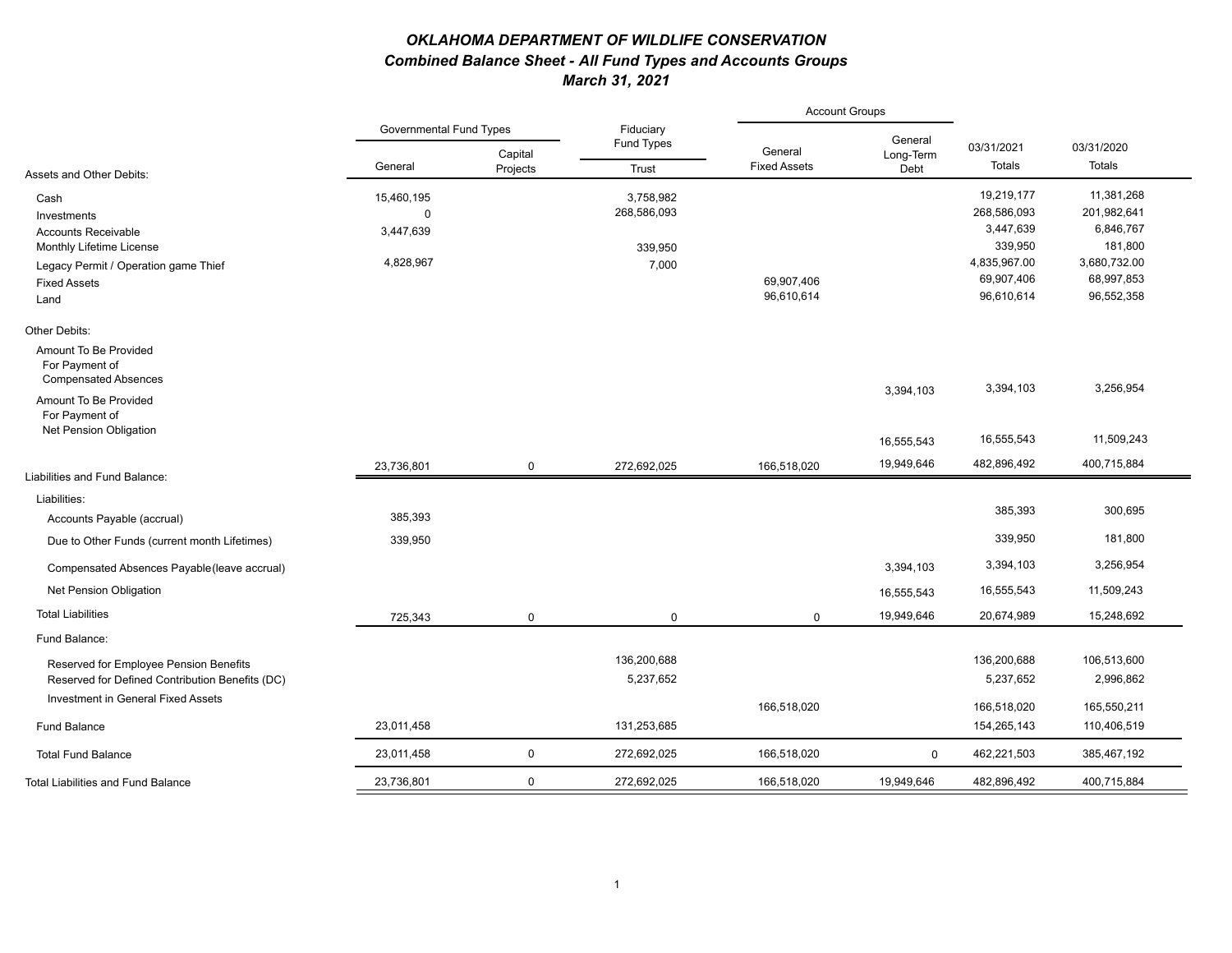#### *OKLAHOMA DEPARTMENT OF WILDLIFE CONSERVATION Trust Funds*

#### *Combining Balance Sheets March 31, 2021*

|                                                                                | Expendable<br>Trust | Nonexpendable<br>Trust | Pension<br>Trust | DC<br>Trust | 03/31/2021<br>Totals | 03/31/2020<br>Totals |  |
|--------------------------------------------------------------------------------|---------------------|------------------------|------------------|-------------|----------------------|----------------------|--|
| Assets:                                                                        |                     |                        |                  |             |                      |                      |  |
| Cash (Wildlife Heritage)                                                       | 367,954             | 3,391,028              |                  |             | 3,758,982            | 3,467,536            |  |
| Investments                                                                    | 35,092,938          | 92,054,815             | 136,200,688      | 5,237,652   | 268,586,093          | 204,979,503          |  |
| Due From Other Funds                                                           |                     | 339,950                |                  |             | 339,950              | 181,800              |  |
| Restricted Assets (OP. Game Thief)                                             |                     | 7,000                  |                  |             | 7,000                | 7,000                |  |
|                                                                                | 35,460,892          | 95,792,793             | 136,200,688      | 5,237,652   | 272,692,025          | 208,635,839          |  |
|                                                                                |                     |                        |                  |             |                      |                      |  |
|                                                                                |                     |                        |                  |             |                      |                      |  |
| Fund Balance:<br>Fund Balance Reserved for<br><b>Employee Pension Benefits</b> |                     |                        | 136,200,688      | 5,237,652   | 141,438,340          | 109,510,462          |  |

| <b>Fund Balance</b>       | 35,460,892 | 95.792.793 |             |           | 131,253,685 | 99.125.377  |
|---------------------------|------------|------------|-------------|-----------|-------------|-------------|
| <b>Total Fund Balance</b> | 35,460,892 | 95.792.793 | 136.200.688 | 5.237.652 | 272.692.025 | 208,635,839 |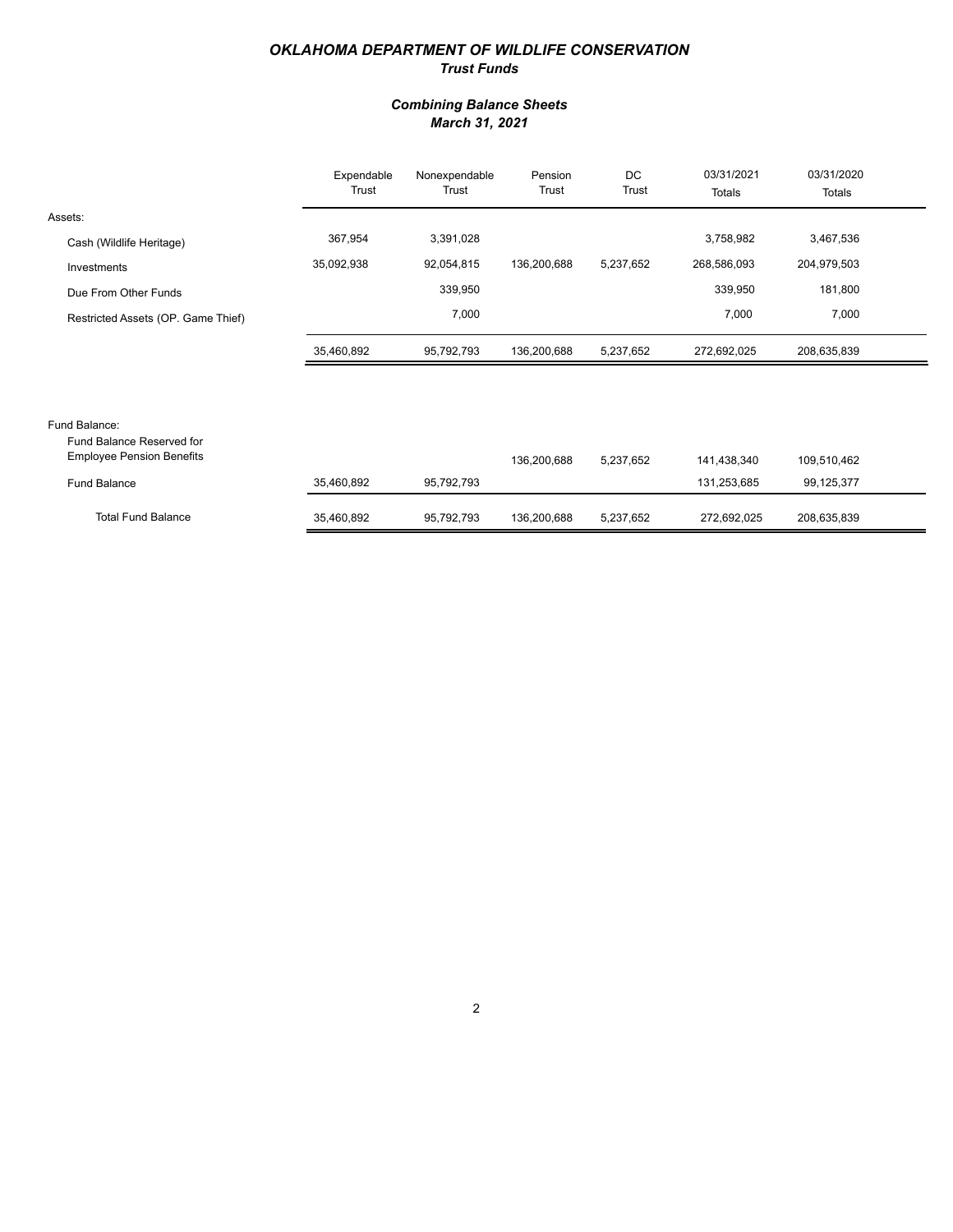#### *OKLAHOMA DEPARTMENT OF WILDLIFE CONSERVATION Combined Statement of Revenues, Expenditures, and Changes in Fund Balances All Governmental Fund Types and Expendable Trust Fund For the Period July 1, 2020 Through March 31, 2021*

|                                                                                          | <b>Governmental Fund Types</b> |                     | Fiduciary<br>Fund Type |                      |                      |                            |
|------------------------------------------------------------------------------------------|--------------------------------|---------------------|------------------------|----------------------|----------------------|----------------------------|
|                                                                                          | General                        | Capital<br>Projects | Expendable<br>Trust    | 03/31/2021<br>Totals | 03/31/2020<br>Totals | Percent of<br>Inc. or Dec. |
| Revenues:                                                                                |                                |                     |                        |                      |                      |                            |
| Licenses (without Lifetimes)                                                             | 17,244,702                     |                     |                        | 17,244,702           | 13,699,187           | 25.88%                     |
| <b>Other Wildlife Sales</b>                                                              | 2,400,677                      |                     |                        | 2,400,677            | 2,483,007            | $-3.32%$                   |
| Agriculture and Oil Lease                                                                | 483,565                        |                     |                        | 483,565              | 896,488              | -46.06%                    |
| <b>Grant Revenue</b>                                                                     | 18,099,389                     |                     |                        | 18,099,389           | 23,567,078           | $-23.20%$                  |
| Investment Income                                                                        | 213,696                        |                     | 48,358                 | 262,054              | 367,988              | $-28.79%$                  |
| Miscellaneous                                                                            | 2,969,524                      |                     |                        | 2,969,524            | 1,006,127            | 195.14%                    |
| <b>Total Revenues</b>                                                                    | 41,411,553                     | 0                   | 48,358                 | 41,459,911           | 42,019,875           | $-1.33%$                   |
| Expenditures:                                                                            |                                |                     |                        |                      |                      |                            |
| Administration                                                                           | 4,949,580                      |                     |                        | 4,949,580            | 4,937,616            | 0.24%                      |
| Wildlife                                                                                 | 9,965,204                      |                     |                        | 9,965,204            | 9,784,704            | 1.84%                      |
| Fish                                                                                     | 7,333,155                      |                     |                        | 7,333,155            | 7,832,245            | $-6.37%$                   |
| Law Enforcement                                                                          | 8,317,768                      |                     |                        | 8,317,768            | 8,997,654            | $-7.56%$                   |
| Information and Education                                                                | 2,137,236                      |                     |                        | 2,137,236            | 2,278,427            | $-6.20%$                   |
| Capital Improvements                                                                     | 5,818,032                      |                     |                        | 5,818,032            | 8,948,541            | -34.98%                    |
| <b>Land Acquisitions</b>                                                                 |                                | 1,201,917           |                        | 1,201,917            | 6,679,892            | $-82.01%$                  |
| <b>Total Expenditures</b>                                                                | 38,520,975                     | 1,201,917           |                        | 39,722,892           | 49,459,079           | -19.69%                    |
| Excess(deficiency) of Revenues                                                           |                                |                     |                        |                      |                      |                            |
| Over (Under) Expenditures                                                                | 2,890,578                      | (1,201,917)         | 48,358                 | 1,737,019            | (7, 439, 204)        | $-123.35%$                 |
| Other Financing Sources(uses):                                                           |                                |                     |                        |                      |                      |                            |
| Sale of General Fixed Assets                                                             | 2,178,565                      |                     |                        | 2,178,565            | 882,695              | 146.81%                    |
| <b>Operating Transfers In</b>                                                            | 146,920                        | 1,201,917           | 19,250,484             | 20,599,321           | 3,871,182            | 432.12%                    |
| <b>Operating Transfers Out</b>                                                           | (1,201,917)                    |                     | (146, 920)             | (1,348,837)          | (11, 318, 122)       | -88.08%                    |
| Operating Transfers Out (215)                                                            |                                |                     | $\Omega$               | $\Omega$             | $\Omega$             | 0.00                       |
| Total Other Financing Sources (uses)                                                     | 1,123,568                      | 1,201,917           | 19,103,564             | 21,429,049           | (6, 564, 245)        | 426.45%                    |
| Excess of revenues & other financing sources<br>over expenditures & other financing uses | 4,014,146                      | 0                   | 19,151,922             | 23,166,068           | (14,003,449)         | 265.43%                    |
| Fund Balances, Beginning of Year:                                                        | 18,997,312                     | 0                   | 16,308,970             | 35,306,282           | 35,919,682           | $-1.71%$                   |
| Fund Balances March 31, 2021:                                                            | 23,011,458                     | $\mathbf 0$         | 35,460,892             | 58,472,350           | 21,916,233           | 166.80%                    |
|                                                                                          |                                |                     |                        |                      |                      |                            |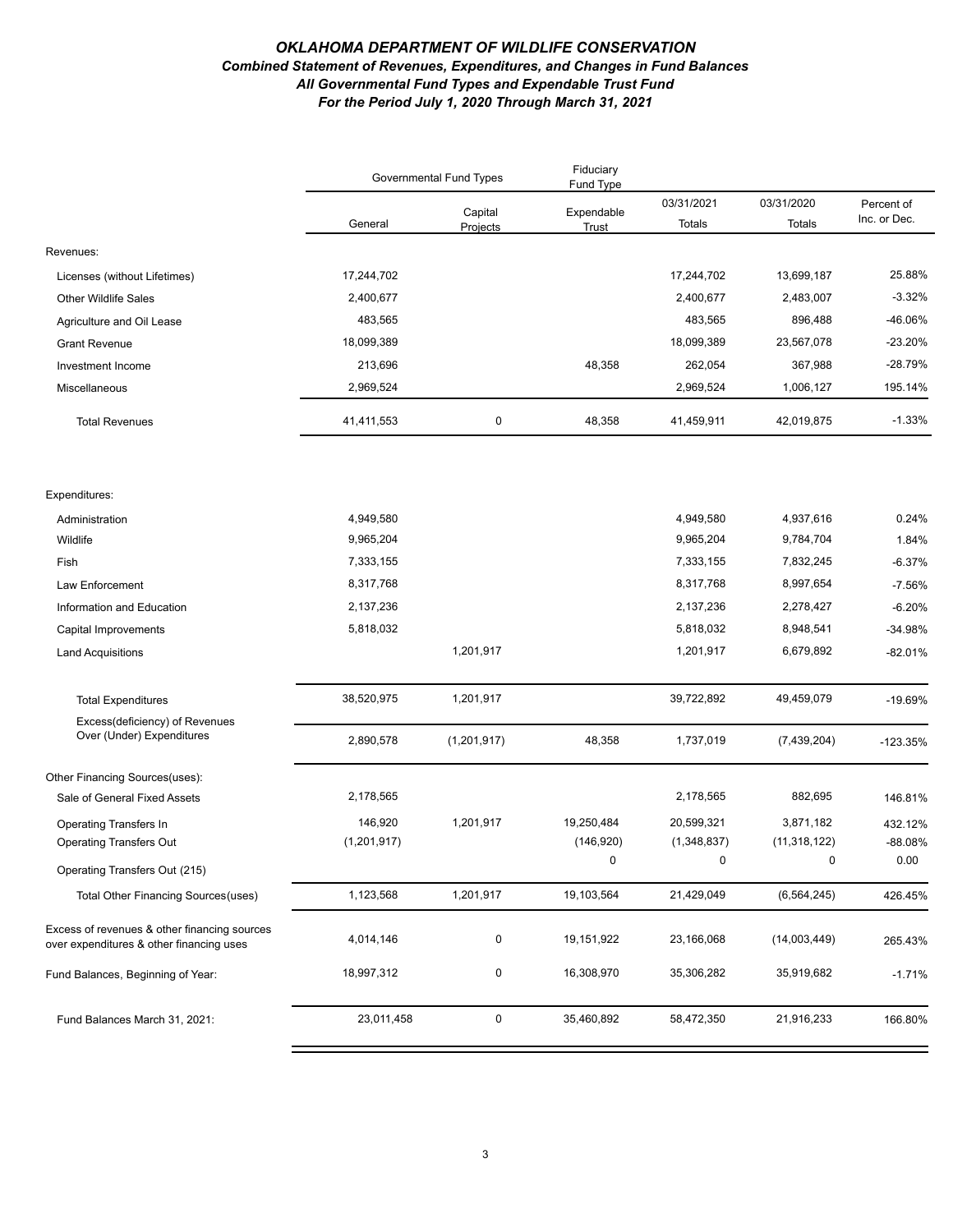#### *OKLAHOMA DEPARTMENT OF WILDLIFE CONSERVATION Combined Statement of Revenues, Expenditures, and Changes in Fund Balances Trust Funds For the Period July 1, 2020 Through March 31, 2021*

|                                         |                        | <b>Fiduciary Fund Types</b> |             |                      |                             |
|-----------------------------------------|------------------------|-----------------------------|-------------|----------------------|-----------------------------|
|                                         | Nonexpendable<br>Trust | Pension<br>Trust            | DC<br>Trust | 03/31/2021<br>Totals | 03/31/2020<br><b>Totals</b> |
| <b>Operating Revenues:</b>              |                        |                             |             |                      |                             |
| Licenses (Lifetime)                     | 2,696,250              |                             |             | 2,696,250            | 1,915,075                   |
| Other Sales (Senior Citizen Licenses)   | 145,770                |                             |             | 145,770              | 121,450                     |
| Interest and Investment Income          | $\mathsf 0$            | 20,300,873                  | 1,002,659   | 21,303,532           | $-8,253,186$                |
| <b>Employer Contributions</b>           |                        | 3,457,866                   | 355,457     | 3,813,323            | 2,593,631                   |
| <b>Employee Contributions</b>           |                        | 423,375                     | 253,883     | 677,258              | 665,707                     |
| <b>Total Operating Revenues</b>         | 2,842,020              | 24, 182, 114                | 1,611,999   | 28,636,133           | (2,957,323)                 |
| <b>Operating Expenses:</b>              |                        |                             |             |                      |                             |
| Administration                          |                        | 206,071                     | 2,437       | 208,508              | 223,148                     |
| <b>Benefits and Participant Refunds</b> | $\mathsf 0$            | 6,247,337                   | 74,719      | 6,322,056            | 6,019,194                   |
| <b>Total Operating Expenses</b>         | $\mathsf 0$            | 6,453,408                   | 77,156      | 6,530,564            | 6,242,342                   |
| Operating Income                        | 2,842,020              | 17,728,706                  | 1,534,843   | 22,105,569           | (9, 199, 665)               |
| Nonoperating Expenses:                  |                        |                             |             |                      |                             |
| <b>Transfers Out</b>                    | $\mathbf 0$            | 0                           | 0           | 0                    | 0                           |
| <b>Total Nonoperating Expenses</b>      | 0                      | 0                           | $\mathbf 0$ | 0                    | 0                           |
|                                         |                        |                             |             |                      |                             |
| Net Income                              | 2,842,020              | 17,728,706                  | 1,534,843   | 22,105,569           | (9, 199, 665)               |
| Fund Balances, Beginning                | 92,950,773             | 118,471,982                 | 3,702,809   | 215,125,564          | 210,874,145                 |
| Fund Balances, March 31, 2021           | 95,792,793             | 136,200,688                 | 5,237,652   | 237, 231, 133        | 201,674,480                 |

4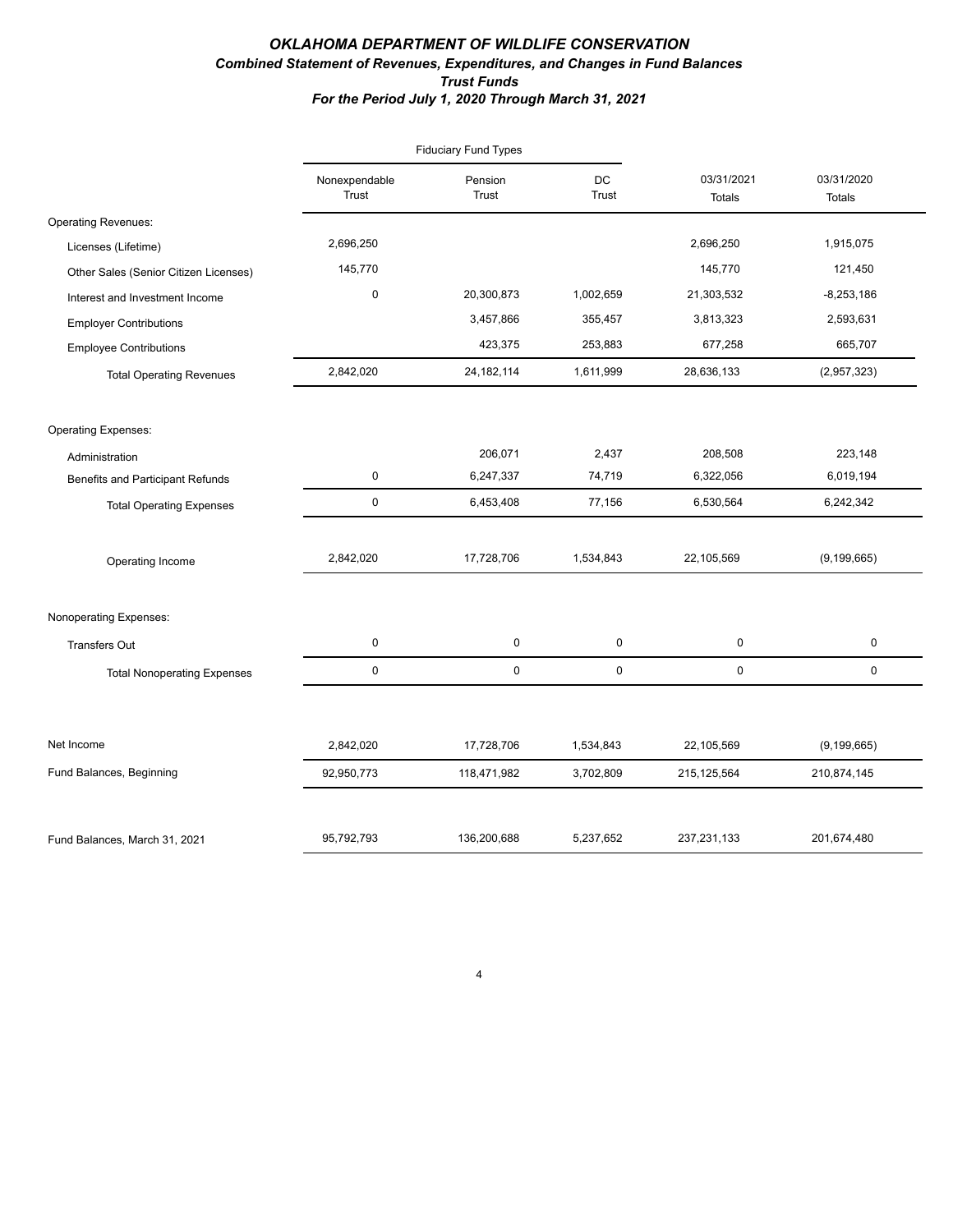

# **Wildlife Contributions Report**

## **March 2021**

| Order ID | <b>Order Date</b>  | Total<br><b>Payment</b> | Name Of Individual<br><b>Or Business</b> | <b>Description Of Contribution</b> |
|----------|--------------------|-------------------------|------------------------------------------|------------------------------------|
|          |                    | <b>Amount</b>           |                                          |                                    |
| 20356930 | 3/22/2021 11:48 AM | \$20.00                 | Ira Little                               | <b>General Donation</b>            |
| 20345445 | 3/19/2021 3:16 PM  | \$50.00                 | Dallas Cooper                            | <b>General Donation</b>            |
| 20341838 | 3/18/2021 3:00 PM  | \$100.00                | <b>Misty Seagle</b>                      | In Memory of Broderick Stearns     |
| 20341834 | 3/18/2021 2:58 PM  | \$2,500.00              | Fidelity                                 | Fish Division/Blue River Trout     |
|          |                    |                         | Charitable/Dittner                       | stocking program                   |
|          |                    |                         | Family Fund                              |                                    |
| 20318919 | 3/9/2021 3:37 PM   | \$25.00                 | Mark Slagle                              | In Memory of Lowell Schneberger    |
| 20318915 | 3/9/2021 3:36 PM   | \$100.00                | Mickey Hart                              | In Memory of Broderick Stearns     |
| 20318913 | 3/9/2021 3:35 PM   | \$50.00                 | LaTrice Sherman                          | In Memory of Broderick Stearns     |
| 20318909 | 3/9/2021 3:34 PM   | \$3,720.00              | OnX Maps                                 | Result of Collaborative Marketing  |
| 20301730 | 3/2/2021 11:31 AM  | \$50.00                 | Carolee Willsey                          | In Memory of Lowell Schneberger    |
| 20301716 | 3/2/2021 11:24 AM  | \$25.00                 | Arneta Kelly                             | In Memory of Lowell Schneberger    |
| 20301710 | 3/2/2021 11:22 AM  | \$50.00                 | JoAnne Graham                            | In Memory of Broderick Stearns     |
| 20301704 | 3/2/2021 11:19 AM  | \$50.00                 | Uwannah Watts                            | In Memory of Broderick Stearns     |
| 20301698 | 3/2/2021 11:17 AM  | \$50.00                 | Kent Emmert                              | Donation included with survey      |
|          | Total              | \$6,790.00              |                                          |                                    |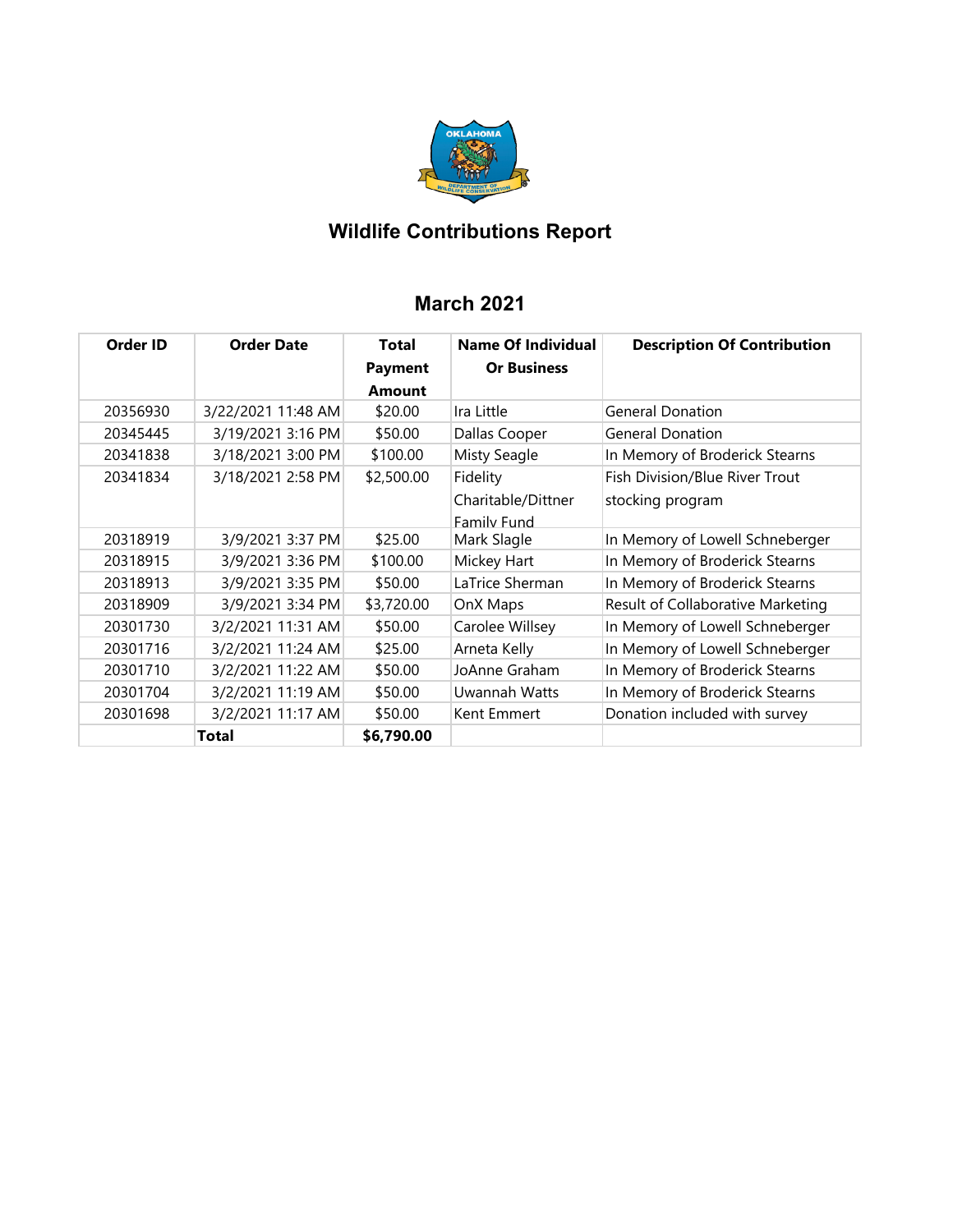

### **MEMORANDUM**

**DATE:** March 24, 2021 **TO:** OK Department of Wildlife Commission and Staff **FROM:** Brittnee Preston **RE:** Report March and April Federal and Congressional Issues for May Commission Meeting

### **State of Play:**

President –

- > Biden is urging Congress to ban assault weapons and high-capacity magazines. Congress has been at odds on which direction to go on gun legislation but expect something to come down the pike in the near future.
- > President Biden unveiled his \$2 trillion infrastructure plan. The plan includes funding for the nation's roads, waterways, airports, electric grid and broadband. The President argued that a literal rebuilding of the nation's infrastructure would lead to an economic boom, help fight climate change, advance racial equity and advance American competitiveness. The President's plan promises to pay for it through a series of business tax code changes, including an increase in the corporate rate, that his administration says will pay for the infrastructure improvements within 15 years.
- > A potential infrastructure package has been a major part of the conversations in DC lately. It is unclear how exactly the package will move as Dems and Republicans are not seeing eye to eye on this issue right now. There is discussion of a slimmed down package as well as discussion about splitting the President's plan into two bills. I am keeping my eye on this as last Congress the Recovering America's Wildlife Act was passed in the House infrastructure bill.
- > President Biden [announced](https://www.whitehouse.gov/briefing-room/statements-releases/2021/04/07/fact-sheet-biden-harris-administration-announces-initial-actions-to-address-the-gun-violence-public-health-epidemic/) a series of executive actions aimed at curbing gun violence. The EOs include provisions on ghost guns, community violence interventions and requiring an annual report on firearms trafficking from the Bureau of Alcohol, Tobacco and Firearms (ATF.)
- > President Joe Biden released his first budget request of \$1.5 trillion. The request includes \$769 billion for non-defense programs and \$753 billion in national defense funding for the upcoming fiscal year. His request includes:
	- o DOI: \$17.4 billion for DOI, a \$2.4 billion or 16-percent increase from the 2021 enacted level
		- provides an additional \$550 million over the 2021 enacted level to decrease climate pollution, accelerate clean energy deployment, and expand efforts around climate adaptation and ecosystem resilience among all the Department's land management agencies
		- **Example 1** increases support for science at the U.S. Geological Survey (USGS) and other bureaus by investing an additional \$200 million to provide information about the impacts of climate change and how best to implement mitigation, adaptation, and resilience efforts.
		- The discretionary request invests in USGS science and staffing, and the core operations for national parks, wildlife refuges, and public lands.
	- o USDA: includes \$27.8 billion for USDA, a \$3.8 billion or 16-percent increase from the 2021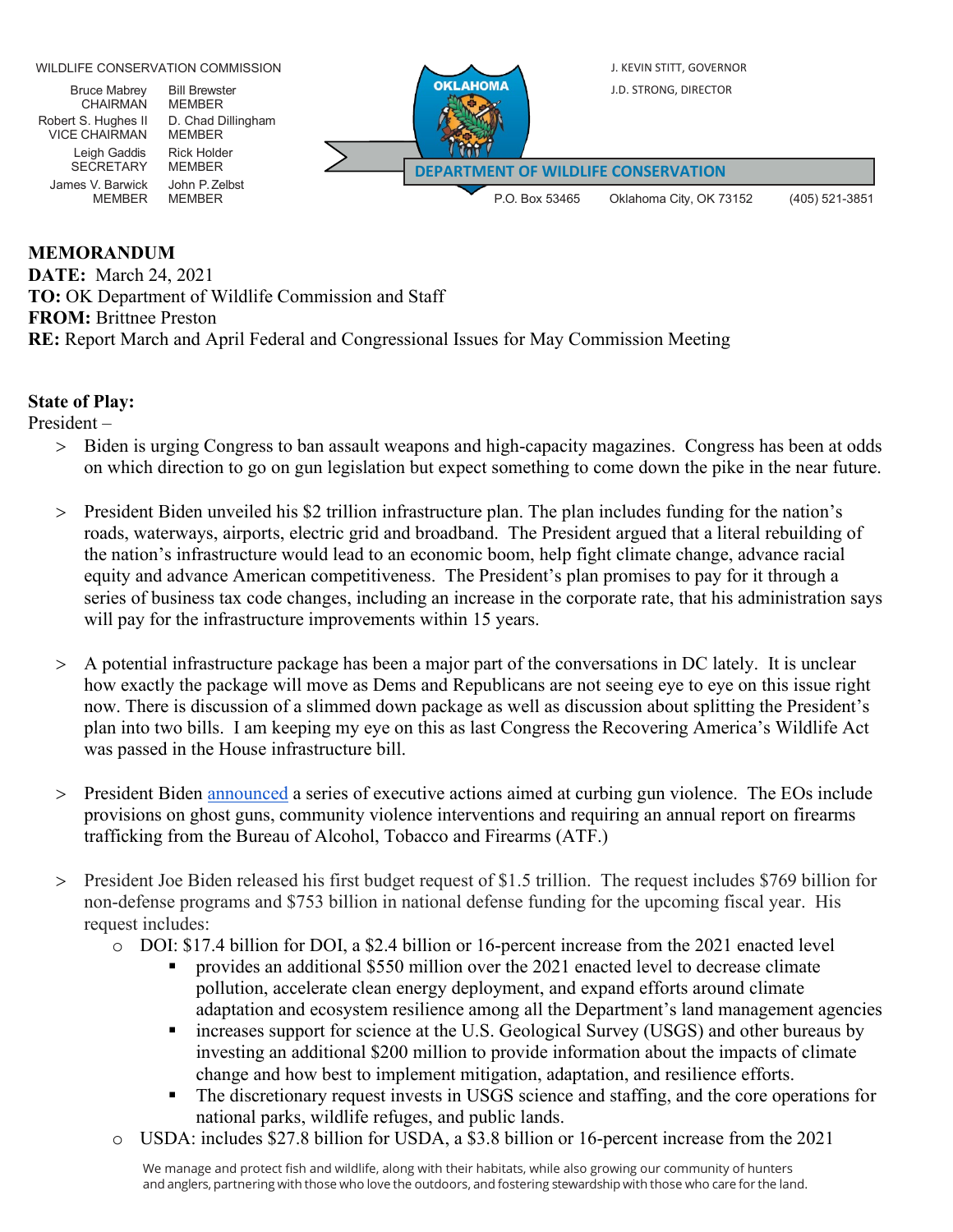enacted level.

- Provides an increase of \$161 million above the 2021 enacted level to support a multiagency initiative to integrate science-based tools into conservation planning in order to measure, monitor, report, and verify carbon sequestration, greenhouse gas reduction, wildlife stewardship, and other environmental services at the farm level and on Federal lands.
- In support of the goal of conserving 30 percent of land and water by 2030, the discretionary request includes significant investments within the Forest Service and the Natural Resources Conservation Service to support the health and resilience of public and private lands.

### Congress –

- > General Congressional Actions:
	- o The House and Senate were in recess for two weeks for Easter break.
- > House:
	- o House has begun holding hearings their appropriations consideration next week. Hearings on the President budget will be examined and will be followed by bill drafts in the next couple of weeks and markups.
	- $\circ$  The Recovering America's Wildlife Act was introduced on April 22<sup>nd</sup>.
- > Senate:
	- o The Senate Energy and Natural Resource Committee held a hearing to examine the viability of incorporating natural infrastructure in western water management and policy to support economic development, protect watershed health, and build more resilient communities. In coordination with this hearing, Sen. Manchin introduced S. 953, the Water for Conservation and Farming Act of 2021, to connect water availability to water needs in the West. Here are some highlights pertaining to conservation in the bill:
		- Establishes a \$3.5 million waterbird and shorebird habitat program to provide incentives to farmers to create temporary habitat for bird migration;
		- Authorizes \$40 million for the Department of the Interior's Cooperative Watershed Management Program, for water and conservation projects that support disadvantaged communities and generate environmental benefits, such as benefits to fisheries, wildlife and habitats;
		- Establishes a grant program for any Reclamation States, Tribes, nonprofit conservation organizations, irrigation or water districts, and regional and local authorities to complete habitat restoration projects that improve watershed health and mitigate climate change;
		- **IMPROVES** drought planning and preparedness by requiring federal agencies to prepare a plan to sustain the survival of critically important fisheries during eras of drought.
	- o The Senate Environment and Public Works Committee confirmed Janet McCabe's nomination for deputy EPA administrator. Her nomination now heads to the Senate floor.
	- o The Senate Parliamentarian advised Senate Democrats that they may be able to use Section 304 of the 1974 budget law to revise the FY 2021 budget resolution for a second-round reconciliation. Dems are considering using reconciliation to pass the President's infrastructure plan.

### Agencies –

- > U.S. Fish and Wildlife Services (USFWS)
	- o The USFWS have received applications for permits to conduct activities intended to enhance the propagation or survival of endangered or threatened species under the Endangered Species Act. The USFWS is asking for comments on the permit applications. Below is a list of those affecting OK.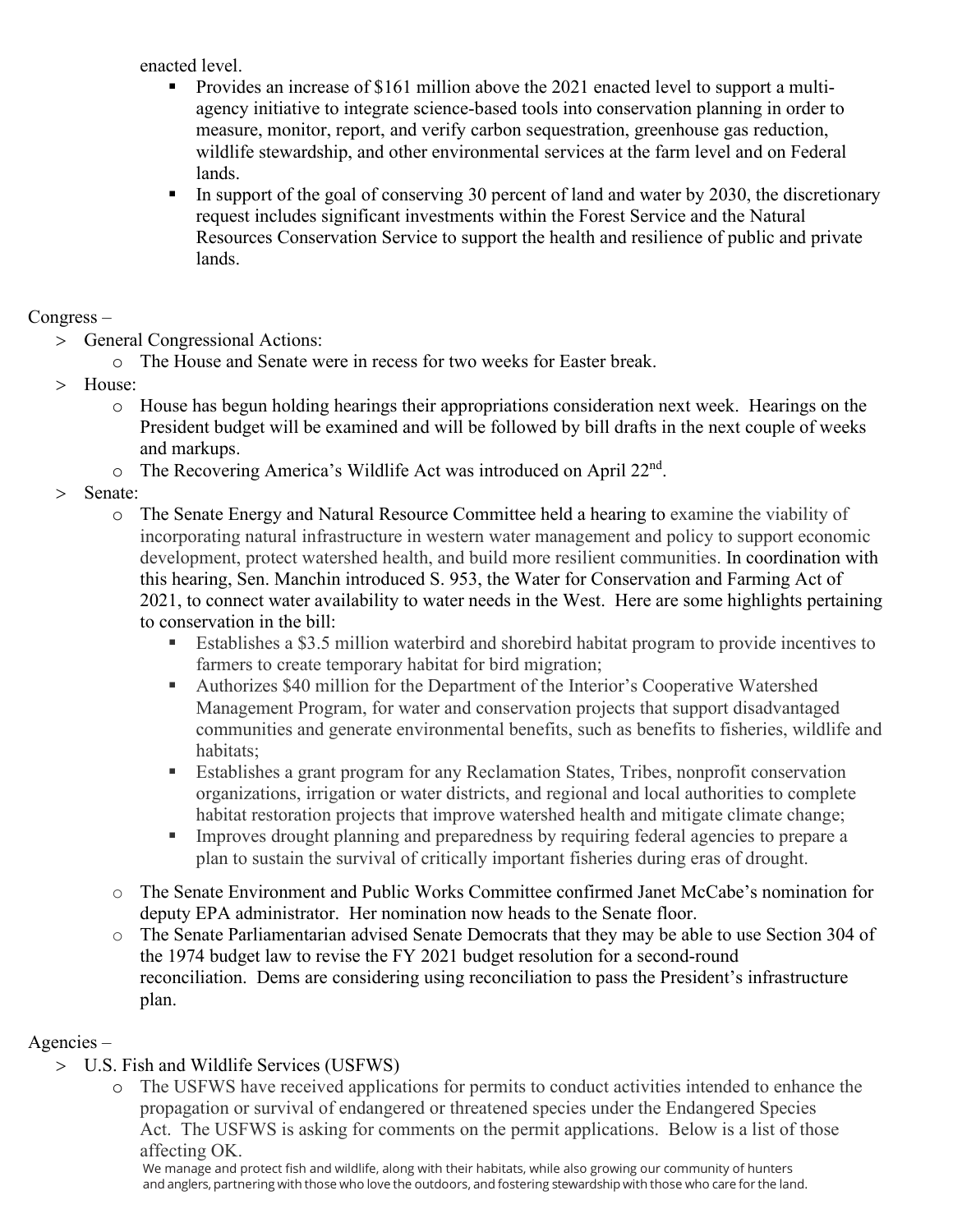- **PER0003405 Crystal Griffin in Overland Park, KS for the gray bat, Indiana bat, northern** long eared bat, Ozark Big eared bat, Virginia big eared bat
- PER0003488 Brooke Hines, Littlejohn, CO for the gray bat, Indiana bat, northern long eared bat, Ozark Big eared bat, Virginia big eared bat
- PER0003355 Josiah Maine, Kansas City, MO for the Gray bat
- **•** PER0003135 Katie Baker, Arlington Heights, IL for the gray bat, Indiana bat, northern long eared bat, Ozark Big eared bat, Virginia big eared bat
- PER0003373 Stantec Consulting Services, Inc., Columbus, OH for the gray bat, Indiana bat, northern long eared bat
- PER0003201 Braden Hoffman, Daniels, WV for the gray bat, indiana bat, northern long eared bat, Virginia big eared bat
- PER0002967 Donald Solick, Fort Collins, CO for the gray bat, indiana bat, northern long eared bat
- o The USFWS announced a [grant opportunity](https://www.grants.gov/web/grants/view-opportunity.html?oppId=332701) on White-Nose Syndrome Grants to States and Tribes. The deadline for applications is June 1, 2021.
- o The USFWS issued a [notice](https://www.federalregister.gov/documents/2021/04/14/2021-07475/application-for-an-incidental-take-permit-renewable-wind-and-solar-energy-power-line-and?utm_campaign=subscription%20mailing%20list&utm_source=federalregister.gov&utm_medium=email) advising the public that LPC Conservation LLC (applicant) has applied to the USFWS for an incidental take permit (ITP) supported by the Renewable (Wind and Solar) Energy, Power Line, and Communication Tower Habitat Conservation Plan for the Lesser Prairie-chicken; Colorado, Kansas, New Mexico, Oklahoma and Texas (HCP). The requested ITP, if approved, would authorize incidental take of the lesser prairie-chicken resulting from activities covered by the HCP (*e.g.,* wind, solar, transmission lines, and communication towers) and incidental take resulting from conservation actions taken to avoid, minimize, and mitigate impacts of the incidental take of the LEPC that result from covered activities. Comments on this ITP are due by May 14, 2021.

### **Coming up...**

- Recovering America's Wildlife Act to be introduced
- House will work through FY22 appropriations bills
- Infrastructure package to be introduced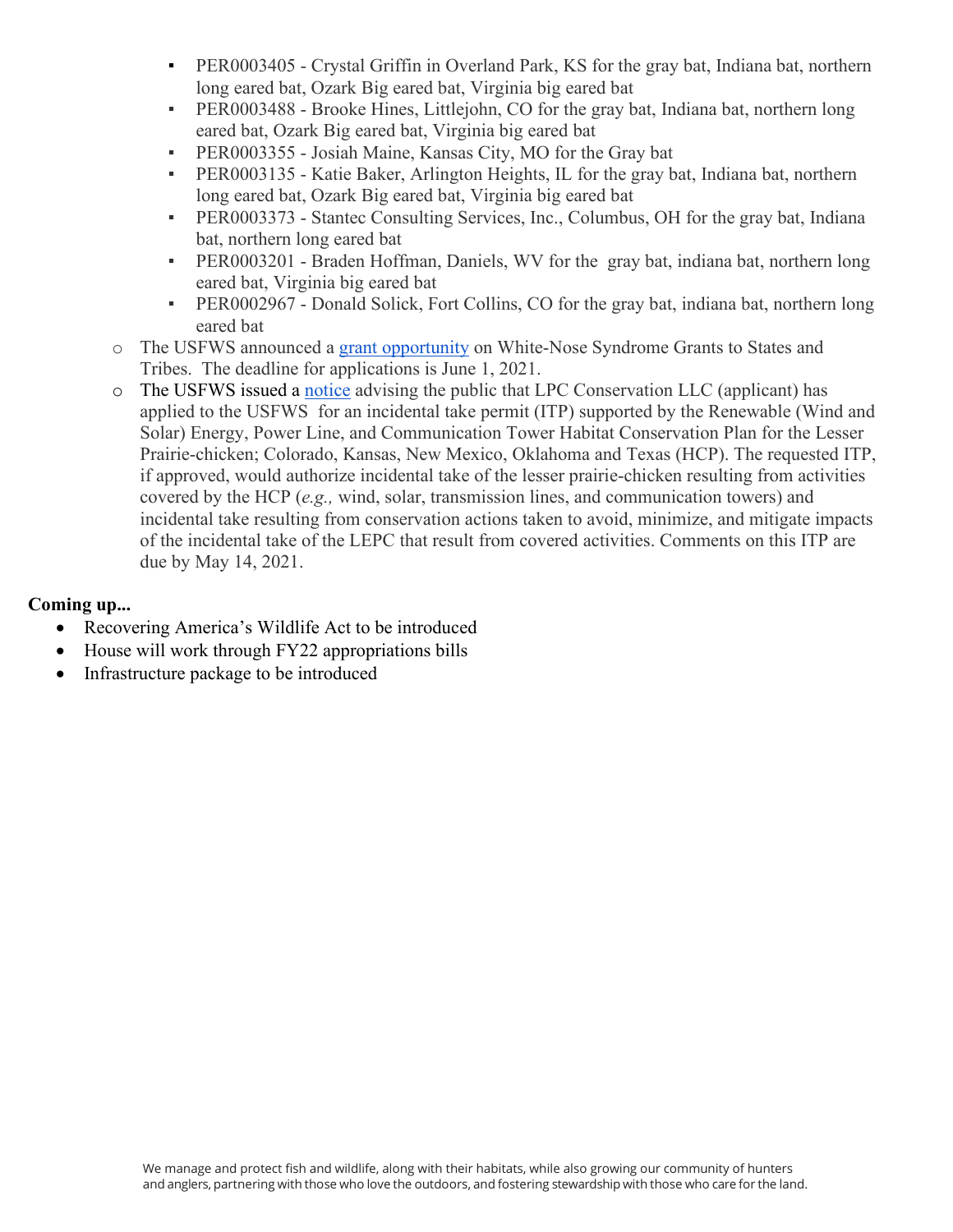# **OKLAHOMA DEPARTMENT OF WILDLIFE CONSERVATION J.D. Strong, Director**

## **Personnel Actions April 2021**

### **New Hires**

Zane Arnold – Game Warden, Delaware County, 4/12/2021

David Garrett – Game Warden, Adair County, 4/12/2021

Dylan Langford – Game Warden, Muskogee County, 4/12/2021

Tucker Rolf – Game Warden, Cimarron County, 4/12/2021

Jake Rowland – Game Warden, McIntosh County, 4/12/2021

### **Promotions**

Rebecca Fillmore – Hatchery Technician, Durant SFH to Assistant Hatchery Manager, Durant SFH, 4/1/2021

### **Transfers**

Matthew Pallett – Fish Technician, North Central Region, to Fish Technician, Streams Emphasis, 4/1/2021

**Resignations/Terminations**

### **Retirements**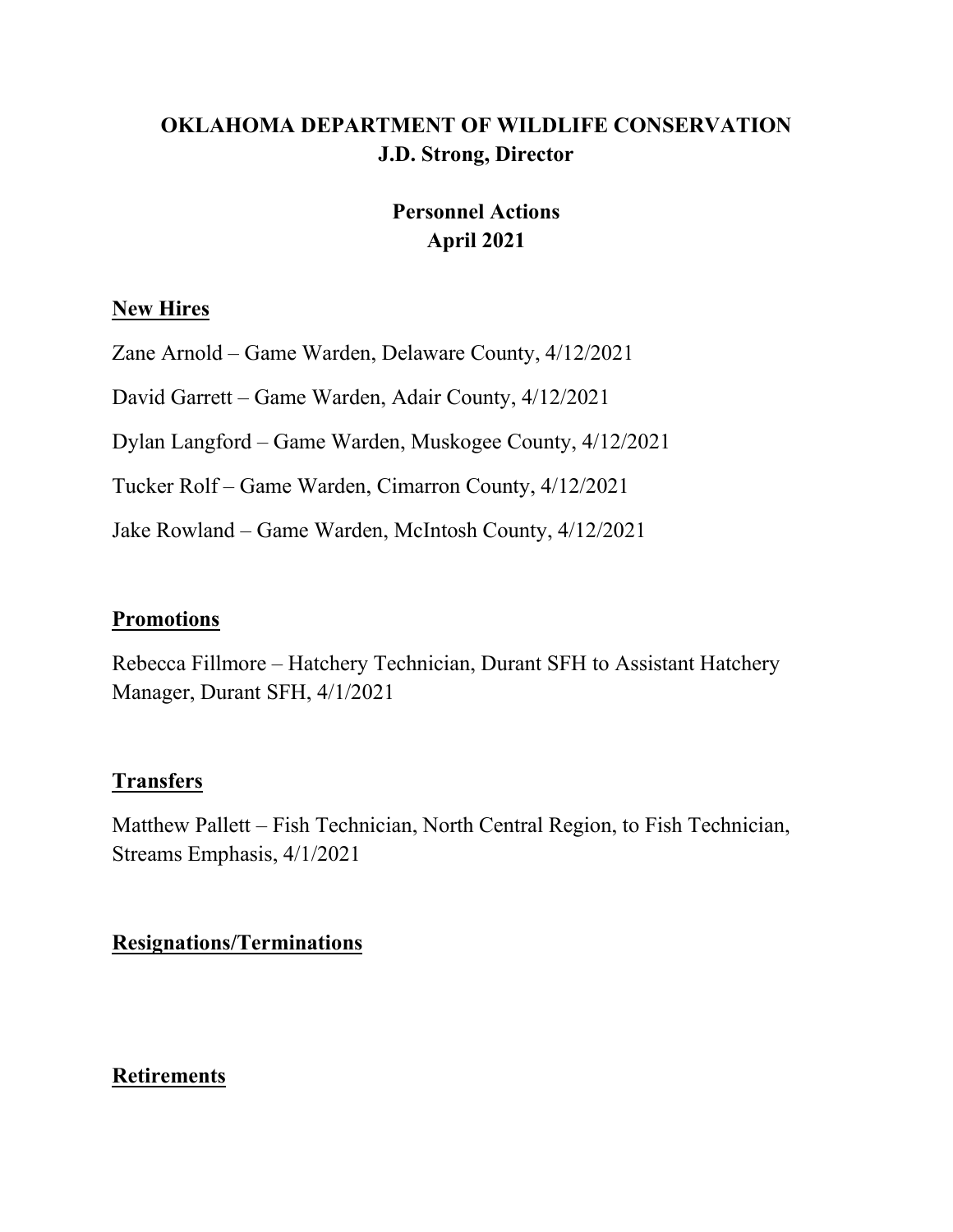# **2021 antlerless season dates and bag limits**

# **ZONE 1 ANTLERLESS DAYS:**

Zone 1 is closed to antlerless muzzleloader harvest and has a one antlerless white-tailed deer limit for deer gun season.

**Combined season bag limit of no more than six antlerless deer applies.**

- Archery Season.....................................Oct. 1-Jan. 15
- Youth Deer Gun Season........................................................ Oct. 15-17
- Muzzleloader Season....................No antlerless days
- Deer Gun Season..........................Nov. 20 Dec. 5

**The harvest of antlerless mule deer is prohibited.** 

• Holiday Antlerless Deer Gun Season...................................................... Closed

# **ZONES 2, 7 & 8 ANTLERLESS DAYS:**

Zones 2, 7 and 8 have a four antlerless deer limit for deer muzzleloader season and a four antlerless deer limit for deer gun season.

**Combined season bag limit of no more than six antlerless deer applies.**

- Archery Season.....................................Oct. 1-Jan. 15
- Youth Deer Gun Season........................................................ Oct. 15-17
- Muzzleloader Season.......................... Oct. 23 Oct. 31
- Deer Gun Season................................. Nov. 20 Dec. 5
- Holiday Antlerless Deer Gun Season................................................Dec. 18 –31
	- The bag limit for **the Holiday Antlerless Deer Gun Season** is 2 antlerless deer. Antlerless deer harvested during the holiday antlerless deer gun season are bonus deer and do **not** count against the season bag limit.

# **ZONES 3, 4, 5, 6 & 9 ANTLERLESS DAYS:**

Zones 3, 4, 5, 6 & 9 have a two antlerless deer limit for deer muzzleloader season and a two antlerless deer limit for deer gun season.

**Combined season bag limit of no more than six antlerless deer applies.**

- Archery Season.....................................Oct. 1-Jan. 15
- Youth Deer Gun Season........................................................ Oct. 15-17
- Muzzleloader Season.......................... Oct. 23 Oct. 31
- Deer Gun Season................................. Nov. 20 Dec. 5
- Holiday Antlerless Deer Gun Season................................................Dec. 18 -31
	- The bag limit for **the Holiday Antlerless Deer Gun Season** is 2 antlerless deer. Antlerless deer harvested during the holiday antlerless deer gun season are bonus deer and do **not** count against the season bag limit.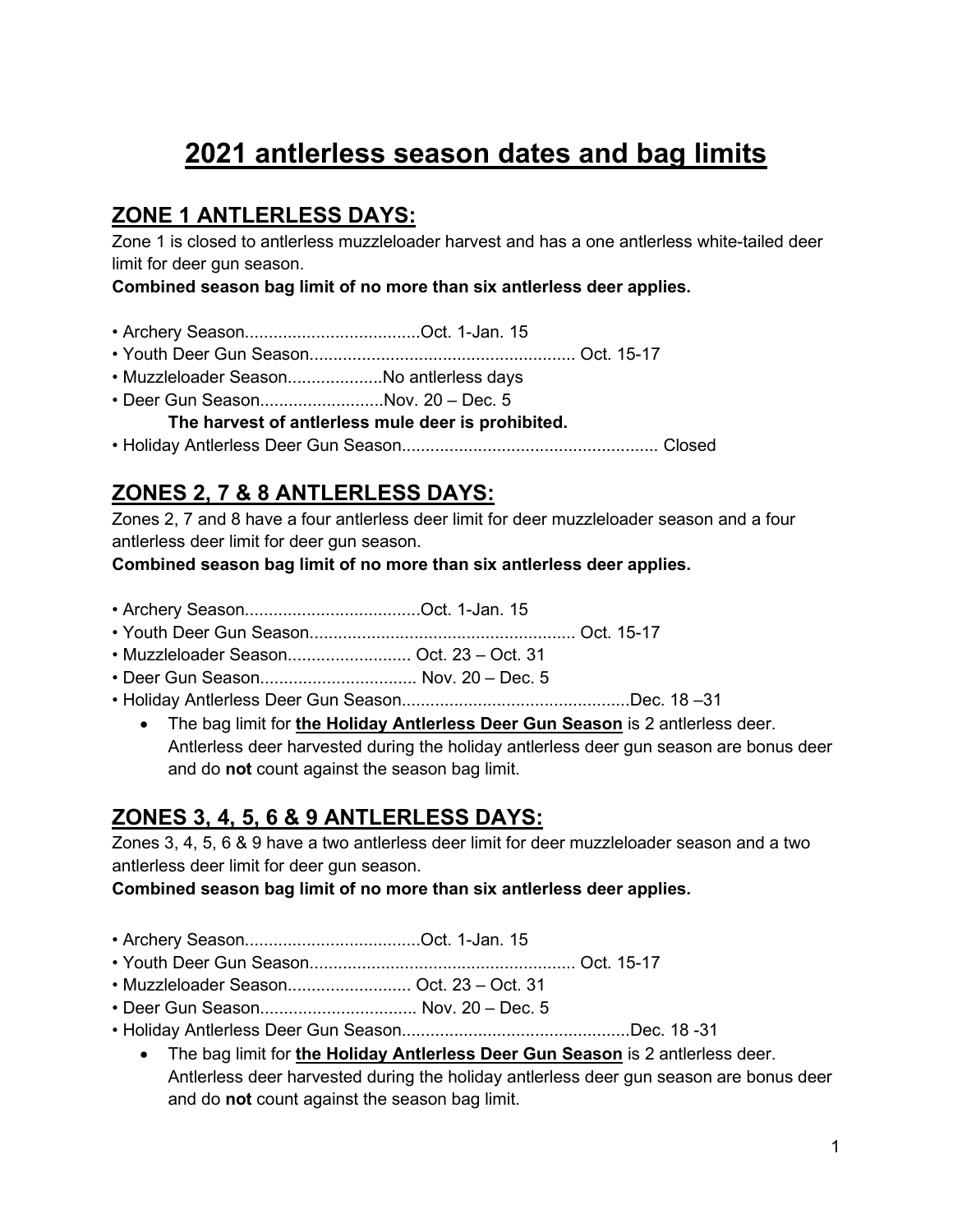# **ZONE 10 ANTLERLESS DAYS:**

Zone 10 has a one antlerless deer limit for deer muzzleloader season and a one antlerless deer limit for deer gun season.

**Combined season bag limit of no more than six antlerless deer applies**

- Archery Season.....................................Oct. 1-Jan. 15
- Youth Deer Gun Season........................................................ Oct. 15-17
- Muzzleloader Season.......................... Oct. 23 Oct. 31
- Deer Gun Season............ Nov. 20 Dec. 5
- Holiday Antlerless Deer Gun Season...................................................... Closed



2